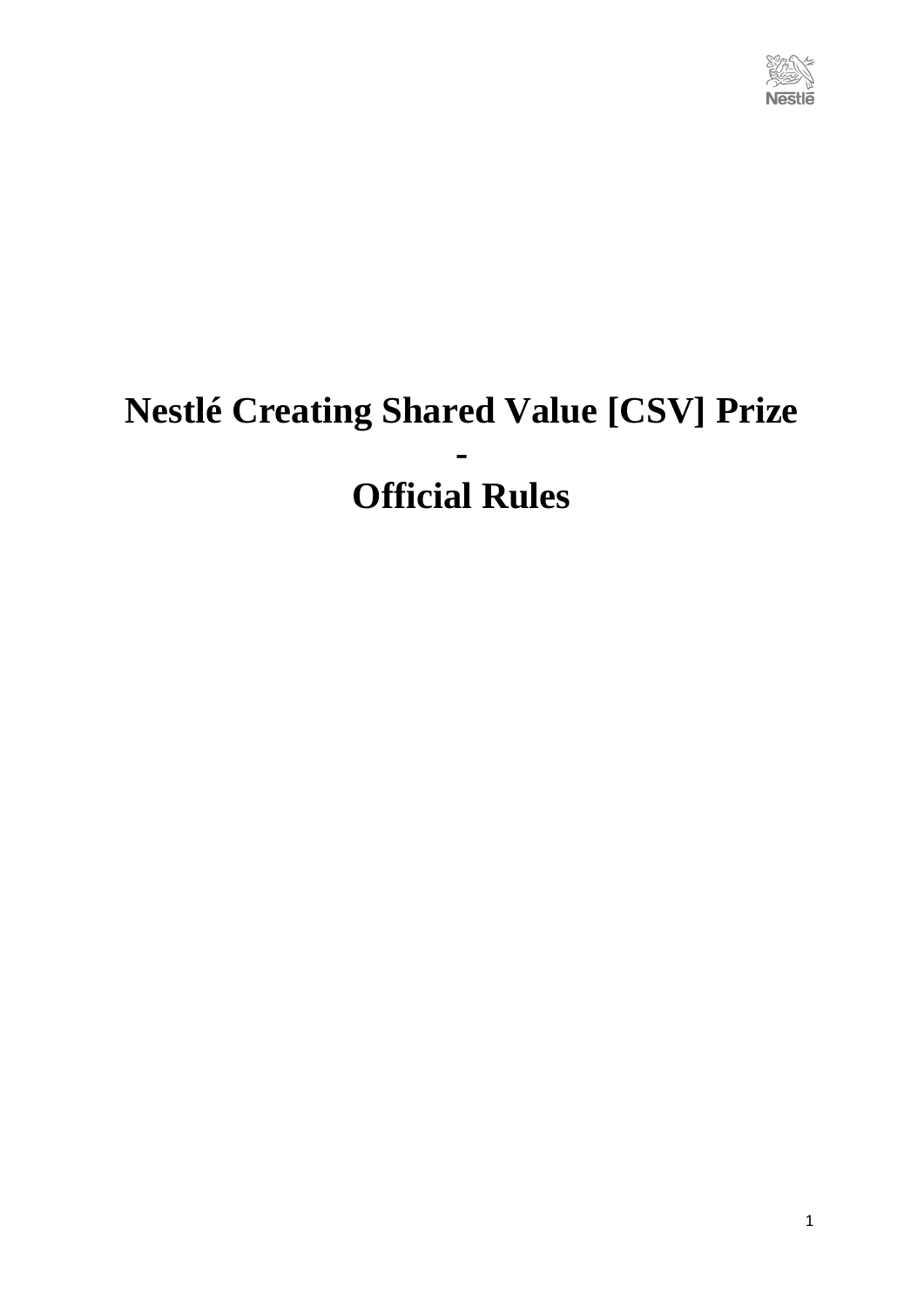

# **1. SCOPE OF THE CSV PRIZE**

The Nestle Creating Shared Value Prize, run in partnership with Ashoka, aims to source, recognize and support leading innovations or programs in the areas of **Water, Nutrition and Rural Development, that:** 

- Is beyond 'proof of concept' and has conducted a successful pilot
- Has the potential to grow on a broad-scale or replicate in a new community or context
- Has social or environmental impact, through either improving access to nutrition, improving rural development, or having a significant impact on water management or access to clean water.
- Shows strong financial sustainability and /or viable business model.

Fields of achievement include, but are not limited to: agriculture including plant and animal husbandry; management of natural resources; food science and technology; food fortification; nutrition education; water management and distribution; water & sanitation, etc.

The CSV Prize will be awarded to those who submit the best Application as determined by the Nestlé Creating Shared Value Council in accordance with these Official Rules.

Winning applications will show strength in the following areas:

- Innovation
- Environmental Impact
- Social Impact
- Scalability
- Financial Sustainability
- Organizational Leadership
- Potential for Creating Shared Value

# **2. ELIGIBILITY CRITERIA**

#### **2.1. Entities**

Entities eligible for the CSV Prize are social, private or hybrid enterprises as well as non-governmental organisations (NGOs). Applications from local, grassroots organizations are preferred over applications from international, large-scale organizations.

Teams of individuals, employees of Nestlé S.A., their parent companies, affiliates and subsidiaries, joint ventures, participating advertising and promotion agencies (and members of their immediate family, defined as parents, children, siblings and spouse, regardless of where they reside, and/or those living in the same household) are not eligible.

The aforementioned employees (and members of their immediate family as defined in the paragraph before) will not be eligible neither if they participate through an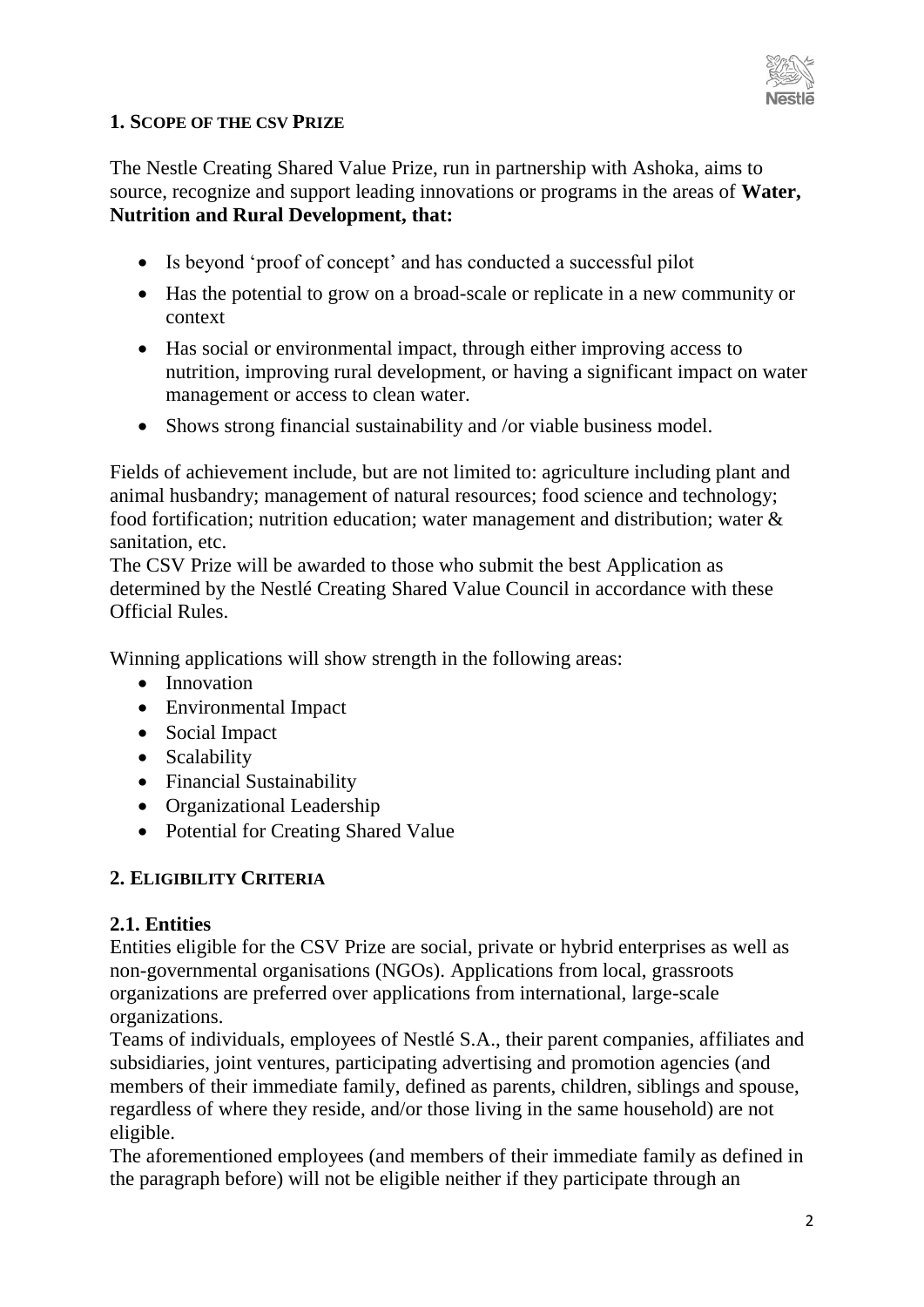

organisation that they have founded or where they hold a major participation or management position.

# **2.2. Countries**

The Nestlé Creating Shared Value Prize is open to applicants globally. Entities may reside in any country in the world, with impact in any country, so long as they benefit underserved parts of the community.

# **2.3. Language**

Applications must be in English, French, Spanish, or Portuguese. Applications that are in any other language will not be considered. If successful, shortlisted applicants must supply further information in English only.

# **2.4. Further restrictions**

- Applications that seek to use the Nestlé Prize money to provide financial support to third parties will not be considered eligible. Prize money must be used for the applicant organization or programme only.
- Applications covering programmes that are already financed or supported by Nestlé S.A., affiliates, subsidiaries, joint ventures are not eligible.
- Applications covering programmes that have been awarded the CSV Prize in former nomination periods are not eligible for the CSV Prize again.

# **3. HOW TO ENTER**

- Applicants will be asked to submit a short initial application form at the CSV Prize website.
- You may submit an initial application online anytime between **August 28th 2017 at 11.00 GMT and October 30th 2017 at 23.00 GMT EST**. No applications after this date will be accepted. At any time before this deadline, you are able to revise your application and to re-submit it.
- Applicants successfully selected to participate in Phase 2 will be asked to provide further information. Applicants will be informed on December 1st 2017 and will have until December 30th 2017 to submit additional information.
- One application per programme is allowed. In the event that more than one application is received with the same or nearly identical submission, only the first such application received will be eligible.
- All applications to the Creating Shared Value Prize must be made through the online application form. Oral or email communications will not be accepted and not taken into account during the selection process.
- All costs related to the submission of the application are to be borne by the applicants. Upon submission of the application form, the applicant attests that all information submitted is truthful and correct.

For more information on the Terms and Conditions of applying through the Ashoka Changemakers OpenIdeo platform, click here > WEBSITE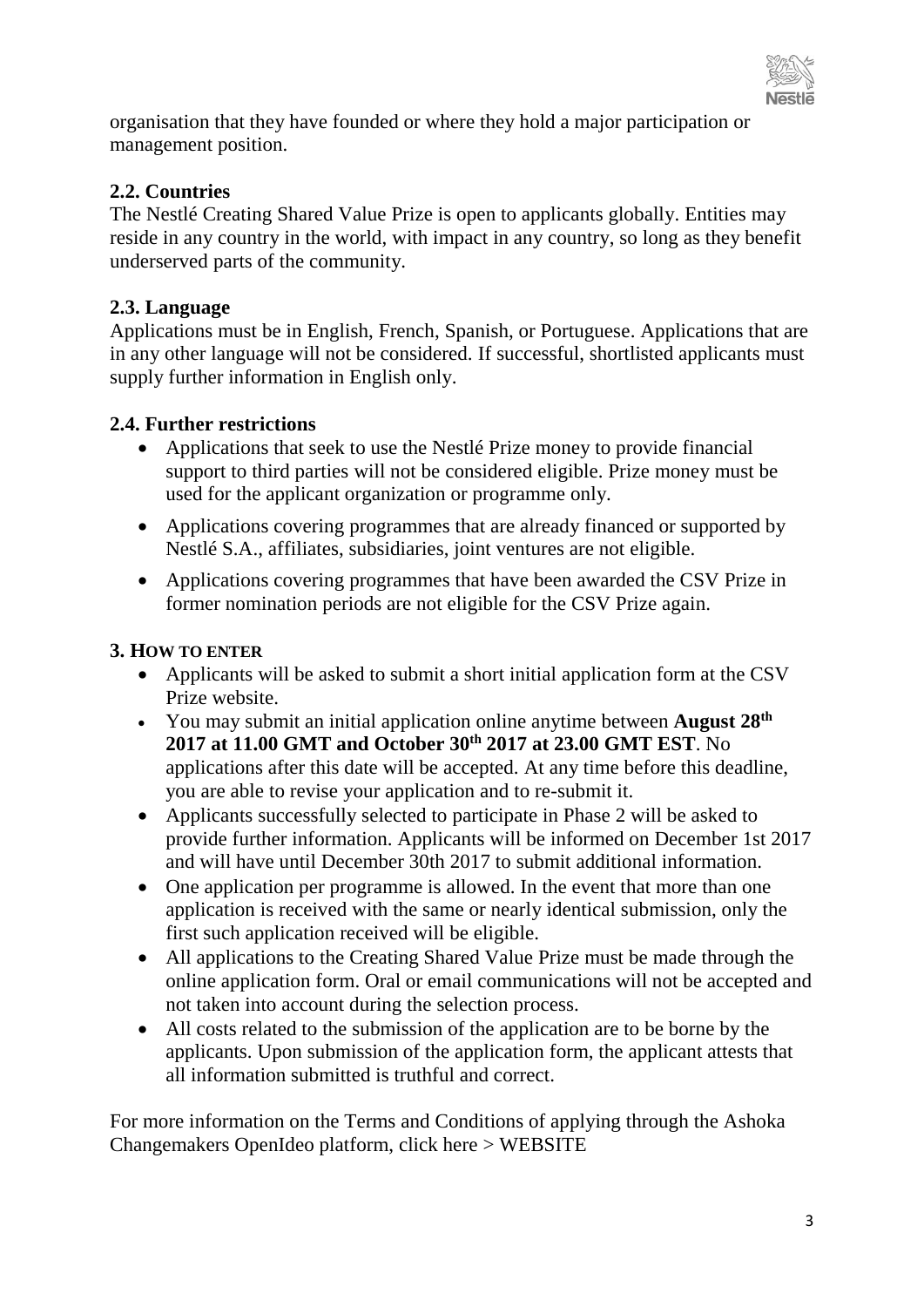

#### **4. JUDGING OF THE CSV PRIZE**

The judging of the CSV Prize splits into three phases, the generalist screening (phase 1), the specialist screening (phase 2), and the final judgement (phase 3). The judging will be performed by a cohort of generalist screeners (appointed by Ashoka and Nestlé) for phase 1, by three expert screening committees (comprised of two internal and two external experts) for phase 2 and by the CSV Council for phase 3:

Phase 1 – Generalist screening: Ashoka and Nestle will convene a cohort of generalist screeners to review all applications and score based on the application criteria, shortlisting a list of 50 top tier applications. All applicants will receive their feedback via the Ashoka Changemakers OpenIdeo platform. These top tier applicants will be invited to provide further information to complement their application forms.

Phase 2 – Specialist screening: Three expert screening committees (for water, nutrition and rural development) will select a shortlist of up to ten finalists, based on the evaluation criteria set out below.

The three creening committees are comprised of two Nestlé or Ashoka staff experts (at least one Nestlé expert) and two fair-minded and knowledgeable external individuals in the three areas of focus of the Prize.

Phase 3 – Final judgement: The Creating Shared Value Council makes a final decision on the Winner on the recommendation of a sub-committee, consisting of two or more members of the CSV Council, which meets and advises prior to the regular CSV Council meeting. The ten shortlisted candidates might be invited to present their proposal to members of the CSV Council. A dedicated bootcamp will be organised by Nestlé and Ashoka prior to the selection to help the finalists prepare for their final pitch.

The Creating Shared Value Council reserve the right to award the Prize to more than one Winner or not to award any Prize, if in their sole and absolute discretion, they do not receive a sufficient number of eligible or qualified applicants for the CSV Prize. Decisions of the Creating Shared Value Council are final and binding. The Winner will be notified by email or postal mail, at Nestlé's discretion.

**Upon notification, the Winner agrees to keep this information strictly confidential until the announcement of the CSV Prize Winner is made public by Nestlé S.A.**  Nestlé S.A. reserves the right to disqualify the application in the event that the Winner breaches the confidentiality obligation as set out before.

#### **5. EVALUATION CRITERIA**

#### **5.1. Overall Evaluation Criteria**

#### **Innovation**

The initiative or programme must represent an innovative approach to the problem it seeks to address. Innovation may result from the use of new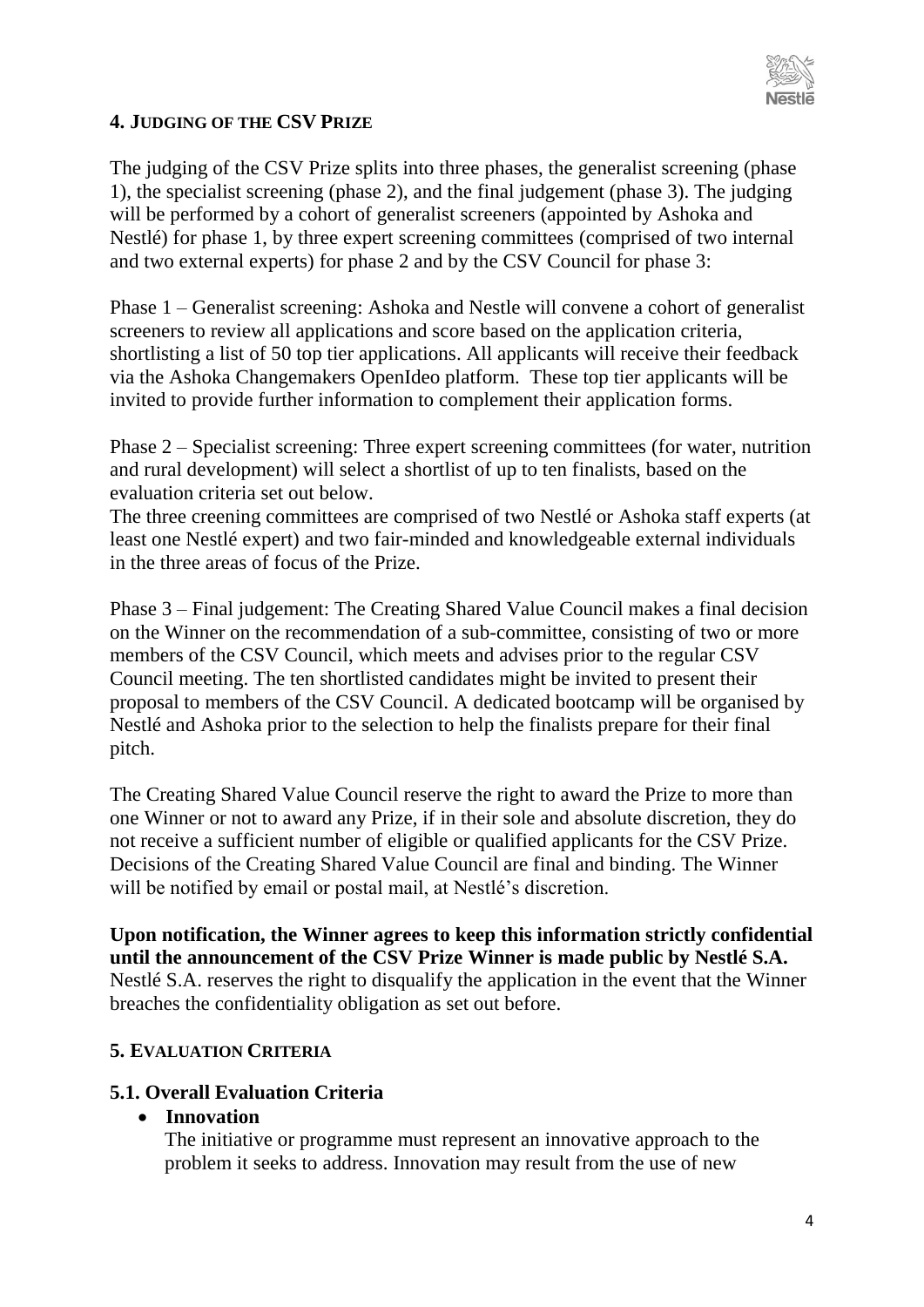

methods, new models, new technologies, or application of old methods, models or technologies in a new, innovative way.

#### **Environmental impact**

The programme must have proven its worth on a pilot or small-scale basis. The environmental impact of this initiative or programme must be measurable, quantifiable, or otherwise demonstrated.

# **Social impact**

The programme must have proven its worth on a pilot or small-scale basis. The social impact of this initiative or programme must be measurable, quantifiable, or otherwise demonstrated.

# **Potential for scaling up and/or replication**

The initiative or programme should be feasible on a broad-scale basis and/or replicable to other social, cultural or geographical settings.

# **Programme financial viability**

The initiative or programme must be built on a sound and viable business model, and / or show realistic and long term plans for financial sustainability, and must have the potential to continue beyond the CSV Prize funding.

# **Organisational Leadership**

The initiative or programme and its leaders will also be judged on their ability to incorporate and leverage an investment by Nestlé to assist in the development of the programme and its promotion to assist in its adoption by other communities and its continued growth and viability. They must show leadership to influence the field in which they work.

#### **Potential for Creating Shared Value**

The programme should create value for all stakeholders, thereby exemplifying the concept of Creating Shared Value.

#### **5.2. Specific evaluation criteria**

In phase 2, the programmes will also be judged on its potential either in bringing improved nutrition to populations suffering from nutritional problems, improving the access to and management of water, or improving the lives of farmers and rural communities.

#### **6. SELECTION PROCESS AND TIMELINE**

The CSV Prize timeline is as follows:

- 28 August 2017 30 October 2017: Application Window
- 31 October 2017 30 November 2017: Application Screening and Shortlisting (phase 1)
- 1 December 2017 20 December 2017: Application refinement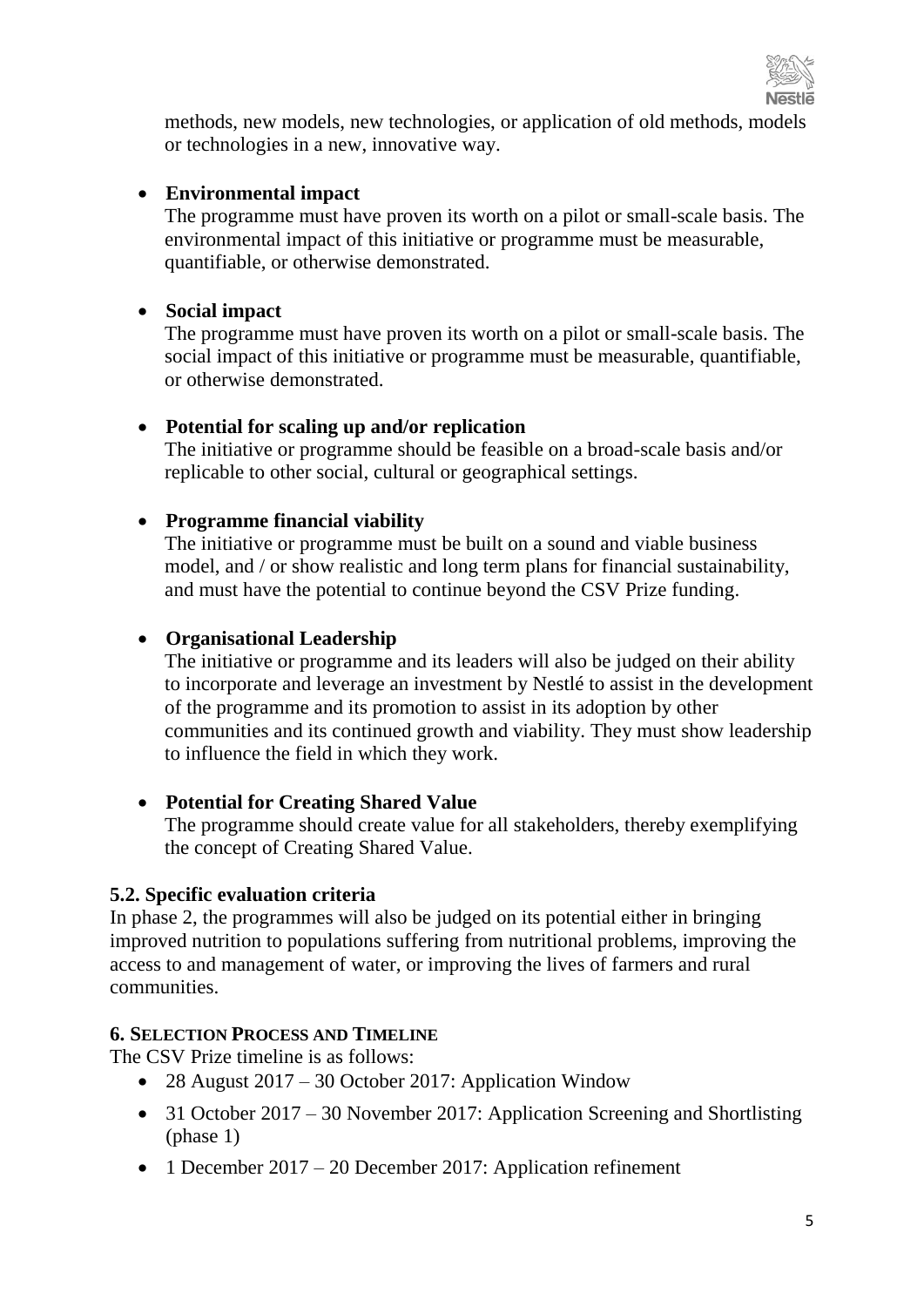

- 21 December 31 January 2018: Review by Screening Committees (phase 2)
- February March 2018: Review by Creating Shared Value Council (phase 3)
- March 2018: Public announcement of the Nestlé CSV Prize Winner 2018

Nestlé reserves the right to request additional information once the Nomination Form has been received and prior to the awarding of the CSV Prize.

In addition, prior to and following the awarding of the Prize, Nestlé may schedule onsite inspections to verify information in the Nomination Form as well as conduct interviews with the leadership of the organization and others who have provided letters of recommendations or other communications of support.

# **7. THE CREATING SHARED VALUE PRIZE**

# **Prizes and Benefits**

# **All applicants receive:**

 Application evaluation from the Ashoka and Nestle screening committee, as well as independent peers through the Ashoka Changemakers Feedback and Review process.

# **Semi-finalists receive (50 top-tier applications under phase 1):**

In addition of the above:

- Detailed Feedback from the expert Screening Committee
- Participation in an online CSV Prize Networking Group

# **Finalists receive (retained applications under phase 2):**

In addition of the above:

- All Finalists will receive a travel grant to attend the CSV Forum in Brazil in March 2018, where they will pitch their ideas to the Nestle Creating Shared Value Council
- Participation in an innovator Bootcamp with the opportunity to work with Ashoka and Nestle to refine their project proposals and pitches.
- Finalists will be featured through CSV Prize media activities.

# **Winners receive:**

All of the above, plus:

- Up to CHF 400,000 cash prize
- A place on the Creating Shared Value Accelerator Programme (see article 9 below).

#### **Terms of Cash Prize**

Nestlé will commit to the Prize Winner an investment of up to CHF 400,000 for a specified period of time to assist in the scaling up of the awarded programme. The Creating Shared Value Council may decide to award the Prize to more than one, but a maximum of three, Winners. The value of each CSV Prize for each Winner would then depend on its various merits and needs and defined at the sole discretion of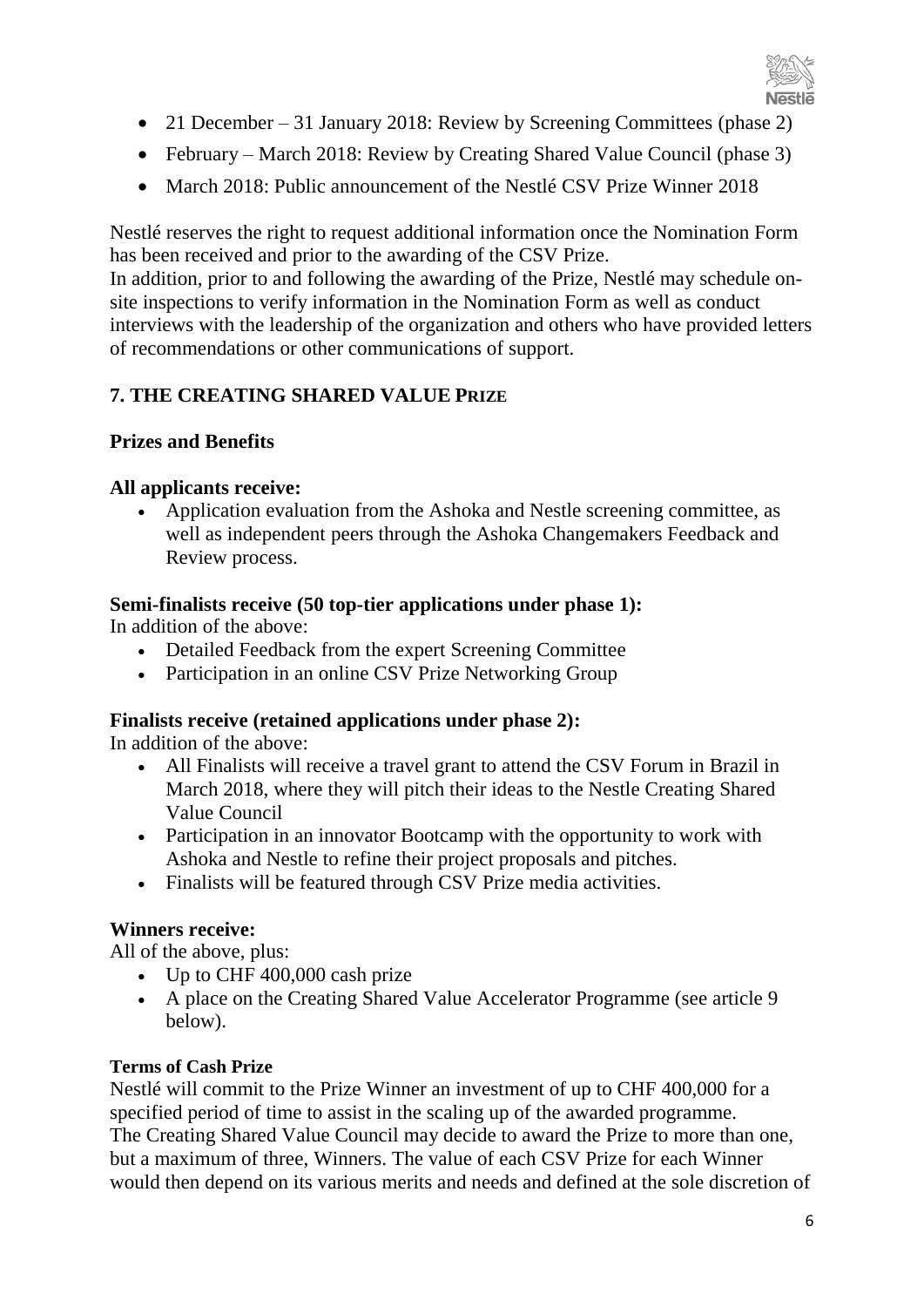

the Creating Shared Value Council, but a minimum of CHF 50,000 per Winner. The total value for all Winners will not exceed CHF 400,000.

The investment may be a one-time grant or it may be awarded on a multi-year basis in increments to be determined by the Nestlé Chairman and CEO upon the recommendation of the Creating Shared Value Council.

The receipt of the CSV Prize Money may be subject to different taxes, such as income tax, social security, and indirect taxes, depending on the Winner's country of tax residence and the country where the programme takes place. It is the Winner's responsibility to comply with all applicable laws, including tax laws. In this respect, CSV Prize Money are granted as gross amount, and any tax is due by the Winner, except if the applicable law explicitly provides for the liability of the donor. The CSV Prize money will be awarded in Swiss Francs. All costs associated with currency exchange will be borne by the Winner.

#### **8. Ashoka Fellowship**

Ashoka will select from the pool of the applications for the CSV Prize a new Ashoka Fellow. The new Ashoka Fellow will be granted a stipend sponsored by Nestlé with the value of CHF 100,000. The rules set up by Ashoka for the Ashoka Fellow Venture process apply > WEBSITE.

# **9. Accelerator Programme**

Following the CSV Prize competition, an accelerator programme will be organised to help organisations scale up. The accelerator programme includes a 4-6 months training and strategic coaching and a 2-3 full-days workshop. Participation for the Accelerator Programme is upon invitation. Winners and non-winners from previous and the current prize competition may be invited to attend. Nestlé and Ashoka reserve the right to focus the Accelerator Programme on a specific topic (eg. water, nutrition, rural development).

#### **10. USE OF PRIZE AND AUDITING**

The Prize Winner agrees upon receipt of the prize money to use the funds exclusively to support the furtherance of the winning applicant and the purpose for which it has received the Prize. The Prize money cannot be used to pay for fundraising activities. The Prize Winner also agrees to periodic oversight of the disbursement of the CSV Prize by Nestlé S.A. assigned third parties. Following the awarding of the Prize, Nestlé reserves the right to review documentation of the disbursements of the money paid to the winning applicant.

Nominees agree to regular and appropriate monitoring and evaluations as well as progress reports as may be required by Nestlé.

#### **11. AWARD CEREMONY OF THE CREATING SHARED VALUE PRIZE**

The Prize Finalists are required to participate in the award ceremony and in the Creating Shared Value Forum.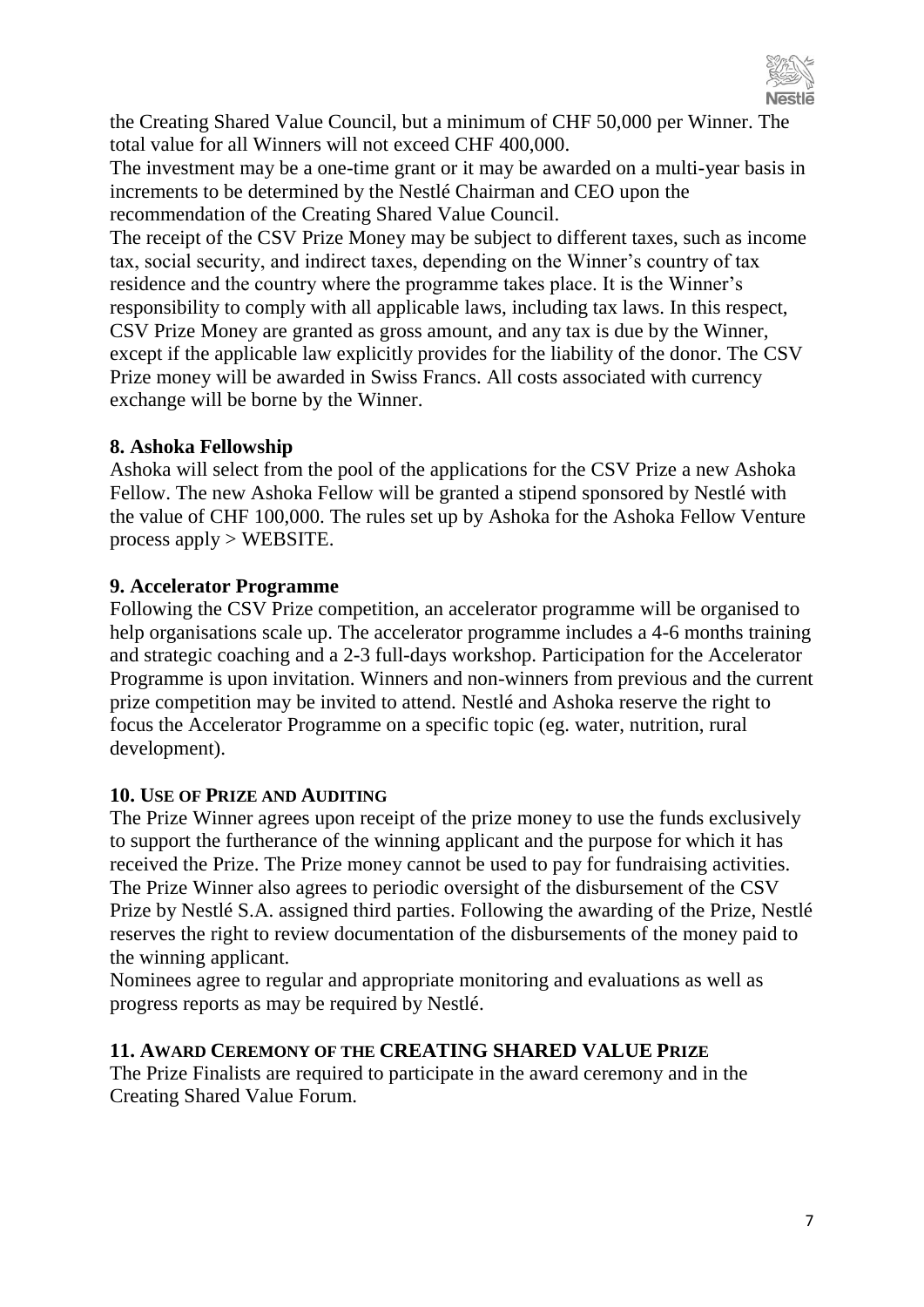

#### **12. CONDITIONS OF PARTICIPATION**

Prizes are awarded without warranty of any kind from Nestlé, express or implied, without limitation, except where this would be contrary to federal, state, provincial, or local laws or regulations. Submission of application for this CSV Prize deems that applicants agree to be bound by the terms of these Official Rules and by the decisions of Nestlé, which are final and binding on all matters pertaining to this CSV Prize. Return of any prize/prize notification may result in disqualification and selection of an alternate winner. Any potential winner who cannot be contacted within 15 days of attempted first notification will forfeit his/her prize.

Ownership of and all intellectual and industrial property rights in and to the application shall remain with the participant.

To the extent permitted by law, applicants agree to hold Nestlé S.A., its subsidiaries, agents, directors, officers, employees, representatives and assigns harmless from any injury or damage caused or claimed to be caused by participation in the CSV Prize and/or use or acceptance of any CSV Prize awarded, except to the extent that any death or personal injury is caused by the negligence of Nestlé S.A. Nestlé S.A. is not responsible for any typographical or other error in the printing of the offer, administration of the CSV Prize or in the announcement of the CSV Prize. A participant may be prohibited from participating in this CSV Prize if, in Nestlé S.A.'s sole discretion, it reasonably believes that the participant has attempted to undermine the legitimate operation of this CSV Prize by cheating, deception, or other unfair playing practices or annoys, abuses, threatens or harasses any other participants, Nestlé S.A. or associated agencies. In the event a winner/potential winner's employer has a policy, which prohibits the awarding of a prize to an employee, the CSV Prize will be forfeited and an alternate winner will be selected.

Applicants certify that their applicationis original and that they are the sole and exclusive owner and right holder of the submitted application and/or that they have the right to submit the application for the CSV Prize. Each applicant agrees not to submit any Nomination Form that (1) infringes any 3rd party proprietary, intellectual property, industrial property, personal rights or other rights, including without limitation, copyright, trademark, patent, trade secret or confidentiality obligation; or (2) otherwise violates applicable law in any countries in the world. To the maximum extent permitted by law, each applicant indemnifies and agrees to keep indemnified Nestlé S.A., its subsidiaries, agents, directors, officers, employees, representatives and assigns harmless at all times from and against any liability, claims, demands, losses, damages, costs and expenses resulting from any act, default or omission of the applicant and/or a breach of any warranty set forth herein. To the maximum extent permitted by law, each participant indemnifies and agrees to keep indemnified Nestlé S.A., its subsidiaries, agents, directors, officers, employees, representatives and assigns harmless at all times from and against any liability, actions, claims, demands, losses, damages, costs and expenses for or in respect of which Nestlé S.A. will or may become liable by reason of or related or incidental to any act, default or omission by a applicant under these Official Rules including without limitation resulting from or in relation to any breach, non-observance, act or omission whether negligent or otherwise, pursuant to these official rules by a participant.